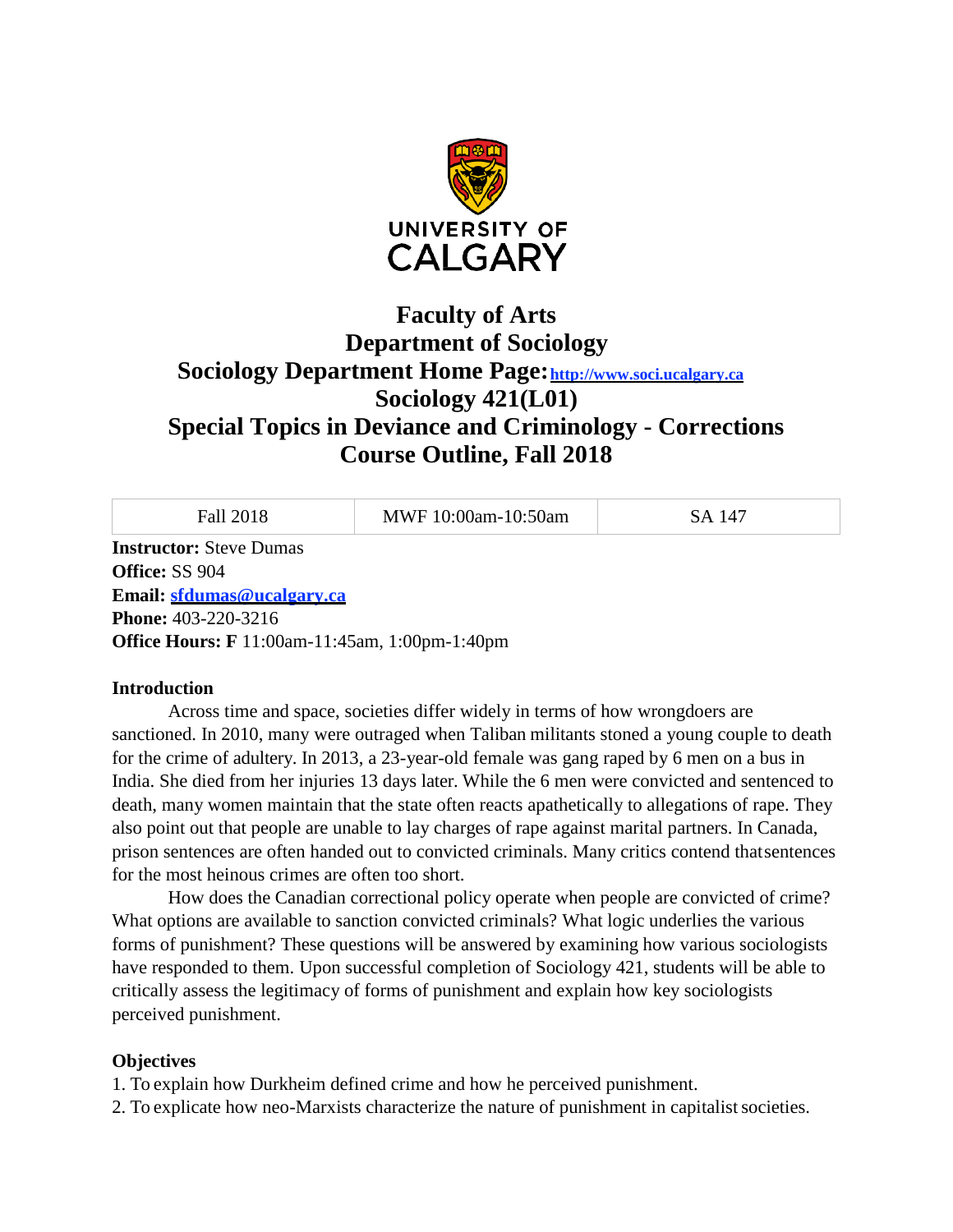3. To identify the ways that surveillance mechanisms are affecting social control and social freedom.

4. To demonstrate how justice is bureaucratized.

5. To explain how culture and punishment intersect.

## **Pedagogy**

I expect students to be active producers rather than passive consumers of ideas. As such, classes will involve traditional formal lectures, but they will also include a considerable amount of student activity and participation. This means that there will be considerable informal discussion (among students and with the instructor). I also encourage students to draw upon their personal experiences as a valuable source of information. *Students are warned that, at times, this class deals with graphic and violent themes in lectures and videos.*

## **Required Readings**

The following text will be used:

Garland, David. (1990). *Punishment and modern society*. Chicago: University of Chicago Press.

#### **Evaluation**

There will be two examinations and a book review to complete in this class. The examinations may include both short answer and long answer responses. Students can choose one of the following books to review:

- Anderson, B. & Anderson D. (2009). *Manufacturing guilt: Wrongful convictions in Canada* (2nd ed.). Toronto: Fernwood.
- Braithwaite, J. (1989). *Crime, shame, and reintegration*. Cambridge: Cambridge University Press.

Foucault, M. (1975). *Discipline and Punish: The birth of the prison.* New York: Random House.

Ignatieff, M. (1978). *A just measure of pain: The penitentiary in the Industrial Revolution, 1750-1850*. New York: Pantheon Books.

| Requirement        | Weight | Date         |
|--------------------|--------|--------------|
| Mid-Term           | 35%    | October 15th |
| <b>Book Review</b> | 30%    | November 9th |
| Final              | 35%    | TBA          |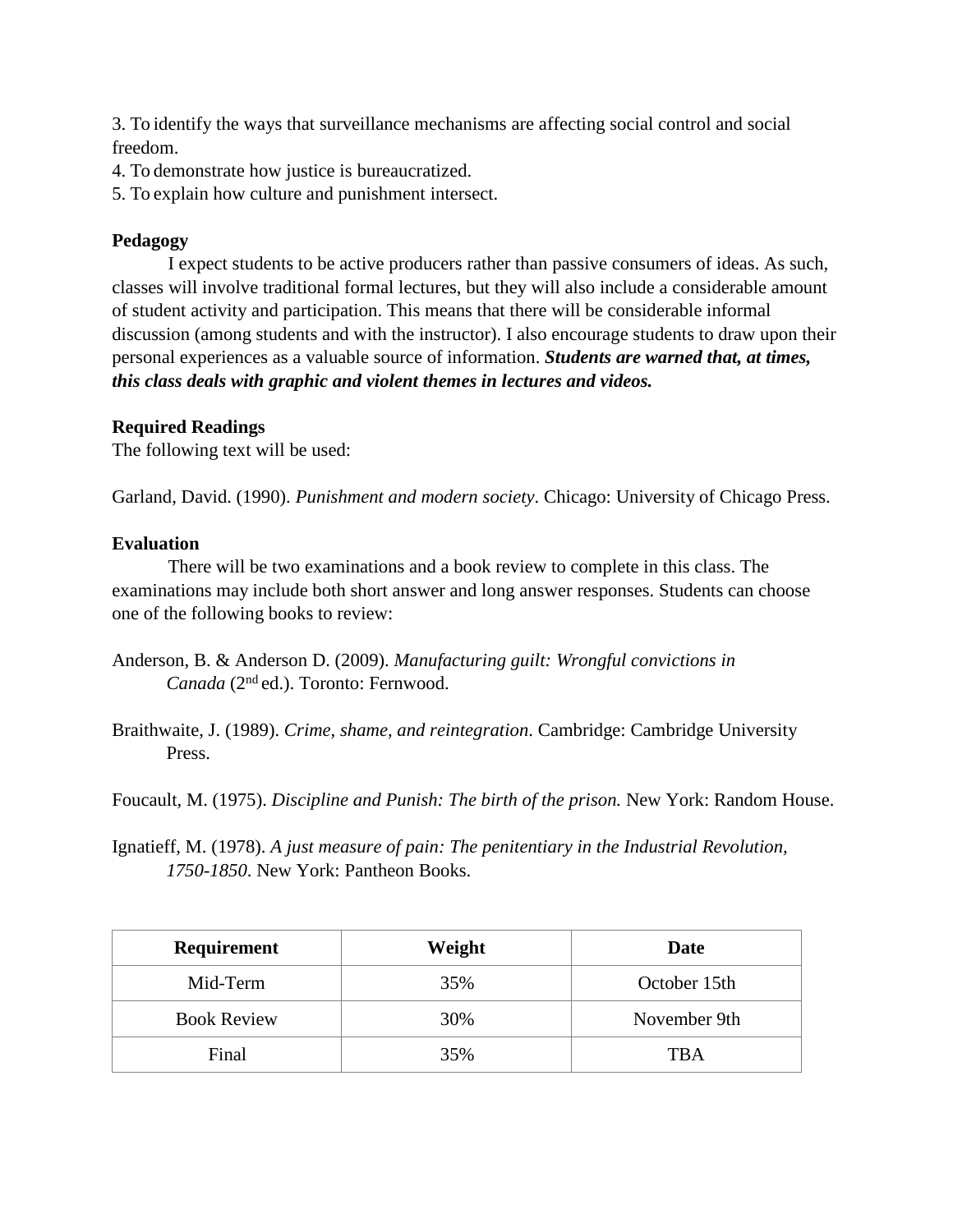# **Grading Scale:**

| Grade       | Percent range  | <b>Grade Point Value</b> | <b>Description</b>                       |
|-------------|----------------|--------------------------|------------------------------------------|
| $A+$        | $96 - 100\%$   | 4.0                      | Outstanding performance                  |
| A           | $90 - 95.99\%$ | 4.0                      | Excellent-superior performance           |
| $A-$        | $85 - 89.99\%$ | 3.7                      |                                          |
| $B+$        | $80 - 84.99\%$ | 3.3                      |                                          |
| B           | $75 - 79.99\%$ | 3.0                      | Good – clearly above average performance |
| $B -$       | $70 - 74.99\%$ | 2.7                      |                                          |
| $C+$        | $67 - 69.99\%$ | 2.3                      |                                          |
| $\mathbf C$ | $63 - 66.99\%$ | 2.0                      | Satisfactory - basic understanding       |
| $C-$        | $59 - 62.99\%$ | 1.7                      |                                          |
| $D+$        | $55 - 58.99\%$ | 1.3                      |                                          |
| D           | $50 - 54.99\%$ | 1.0                      | Minimal pass - marginal performance      |
| F           | $<$ 50%        | $\theta$                 | unsatisfactory performance               |

Letter grades will be assigned and submitted to the registrar based on the following scale:

The grades for a course component may be scaled to maintain equity among sections and to conform to departmental norms.

# **Reading/Class Schedule**

Before reviewing the schedule below, please be aware that it is expected to be flexible. Some topics may require more time than scheduled. Students should ensure that they have completed the readings before each class.

| Date         | <b>Topic</b>                     | <b>Readings</b> |
|--------------|----------------------------------|-----------------|
| September 7  | Review of course outline.        | None            |
| September 10 | Introduction                     |                 |
| September 12 | Punishment and social solidarity | 2               |
| September 14 | Punishment and social solidarity | 2               |
| September 17 | Durkheim                         | 3               |
| September 19 | Durkheim                         | 3               |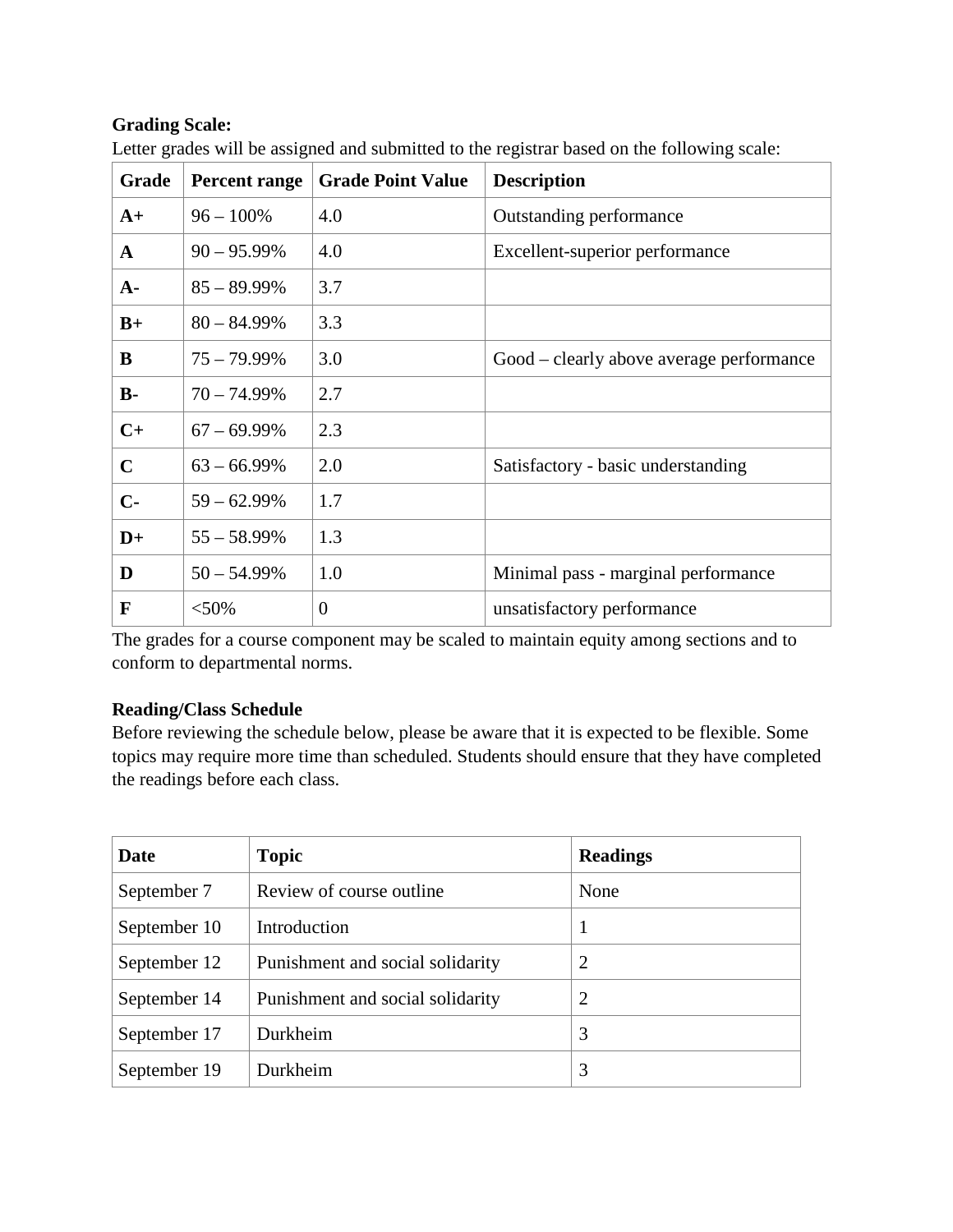| September 21 | Durkheim                              | 3              |
|--------------|---------------------------------------|----------------|
| September 24 | Political economy                     | $\overline{4}$ |
| September 26 | Political economy                     | $\overline{4}$ |
| September 28 | Political economy                     | $\overline{4}$ |
| October 1    | Ideology and class control            | 5              |
| October 3    | Ideology and class control            | 5              |
| October 5    | Ideology and class control            | 5              |
| October 10   | Documentary                           | None           |
| October 12   | Review                                | None           |
| October 15   | Mid-Term                              | None           |
| October 17   | Technologies of power                 | 6, 7           |
| October 19   | Technologies of power                 | 6, 7           |
| October 22   | Technologies of power                 | 6, 7           |
| October 24   | Rationalization of punishment - Weber | 8              |
| October 26   | Rationalization of punishment - Weber | 8              |
| October 29   | Rationalization of punishment - Weber | 8              |
| October 31   | Punishment and culture                | 9              |
| November 2   | Punishment and culture                | 9              |
| November 5   | Punishment and culture                | 9              |
| November 7   | Punishment and sensibilities          | 10             |
| November 9   | Punishment and sensibilities          | 10             |
| November 19  | Punishment and sensibilities          | 10             |
| November 21  | Discussion: The death penalty         | Online         |
| November 23  | Discussion: Surveillance society      | Online         |
| November 26  | Discussion: Private prisons           | Online         |
| November 28  | Discussion: Solitary                  | Online         |
| November 30  | Discussion: "Machine Bias"            | Online         |
| December 3   | Discussion: Restorative justice       | Online         |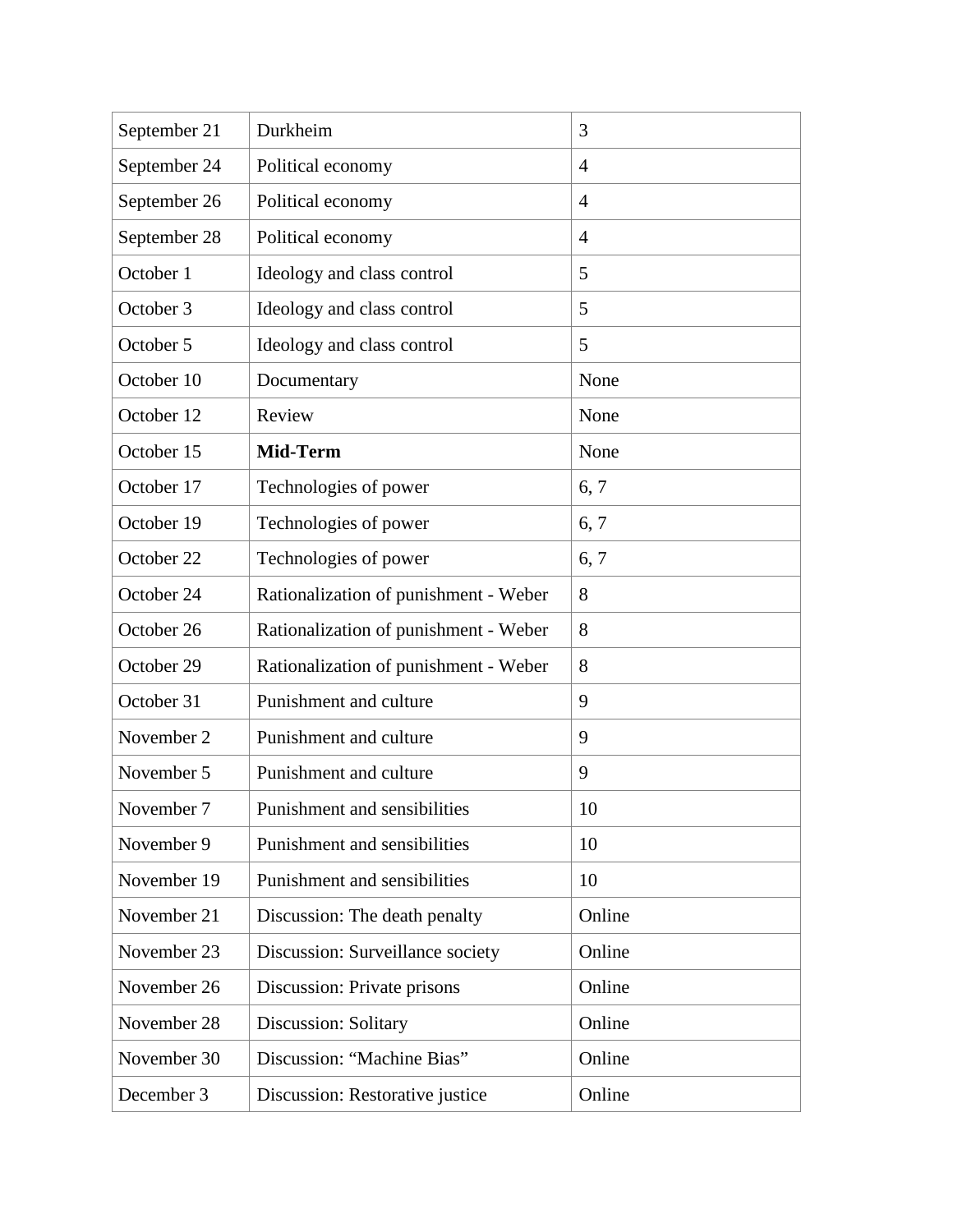| December 5 | Discussion" Restorative justice | Online              |
|------------|---------------------------------|---------------------|
| December 7 | Conclusion                      | <sup>'</sup> Online |

# **Passing Grades**

In order to pass the course, students must obtain 50% or more overall as per the grading scale.

## **Grade Reappraisal**

Within two weeks of the date of the return of each examination grade, students seeking reappraisal may submit a written response to the instructor explaining the basis for reconsideration of the mark. The instructor will reconsider the assigned grade and book a time to meet with the student. A re-assessed grade may be increased, decreased, or remain the same.

# **Technology Use**

Electronic devices are common in Canadian classrooms. While they can be very effective in assisting students in the learning process, they can also be very distracting if not used properly. Students are encouraged to reflect on how their use of electronic devices affects their learning and how it affects others around them.

## **Email**

Electronic mail is a convenient way for students to communicate with professors. If not used properly, however, email use can become problematic. Before sending an email, please attempt to obtain information from the course outline. Please email me for administrative purposes only, for example, to set up an appointment. Please do not use email as a substitute for an office visit. Questions regarding course content, student challenges, grades, or other personal issues should be dealt with in person during my office hours.

# **Handing in Papers, Assignments**

- 1. The main Sociology Department office does not deal with any course-relatedmatters. Please speak directly to your instructor.
- 2. Protection of Privacy: The Freedom of Information and Protection of Privacy (FOIPP) legislation does not allow students to retrieve any course material from public places. Anything that requires handing back will be returned directly during class or officehours. If students are unable to pick up their assignments from the instructor, they provide the instructor with a stamped, self-addressed envelope to be used for the return of the assignment.
- 3. Final grades are not posted by the Sociology Department. They are only availableonline.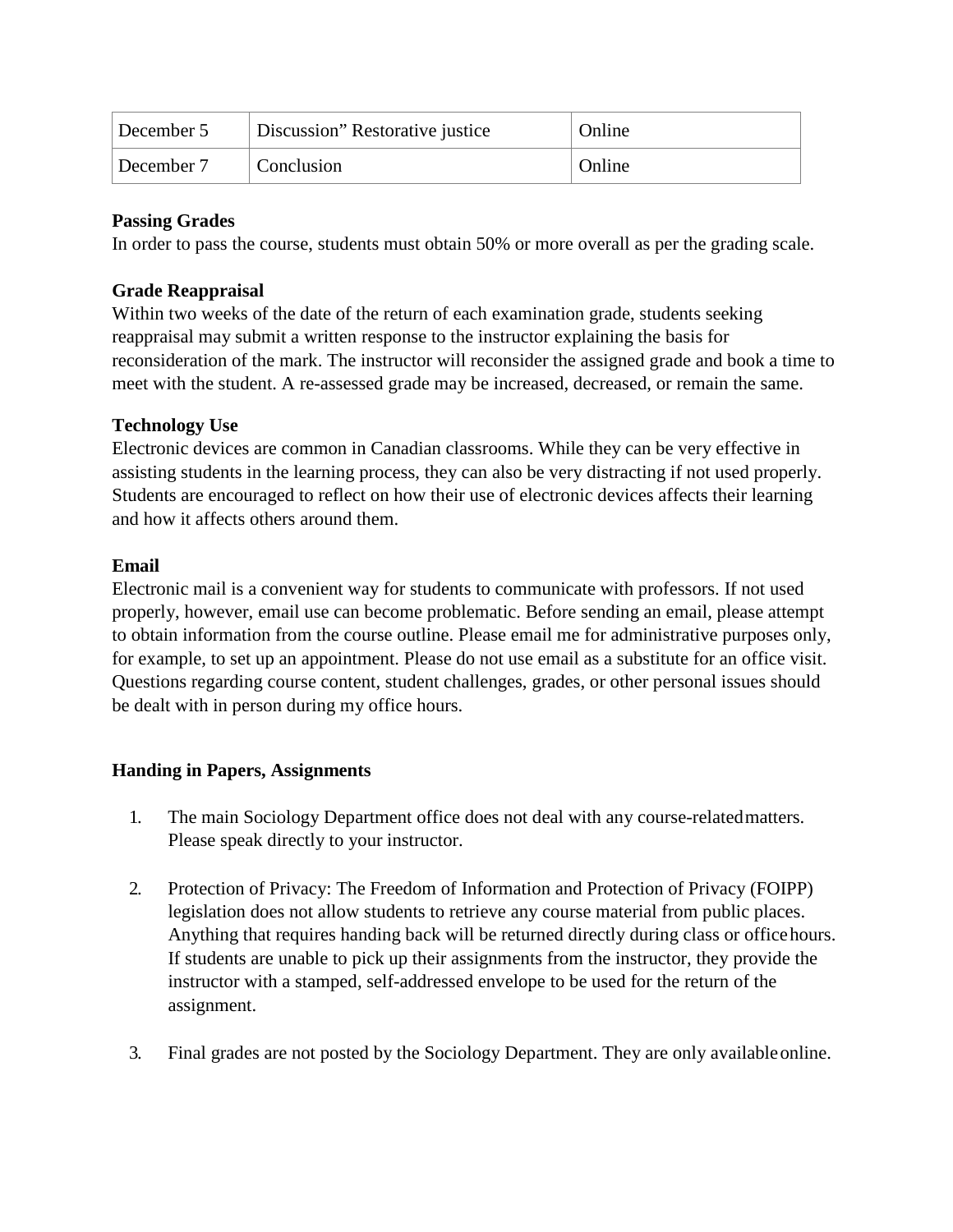## **Ethics Research**

Students are advised that any research with human subjects – including any interviewing (even with friends and family), opinion polling, or unobtrusive observation – must have the approval of the Faculty Ethics Committee. In completing course requirements, students must not undertake any human subjects research without discussing their plans with the instructor, to determine if ethics approval is required.

## **Academic Misconduct**

Please refer to the website listed below for information on University of Calgary policies on Plagiarism/Cheating/Other Academic Misconduct: **<http://www.ucalgary.ca/pubs/calendar/> current/k-2-1.html**

# **Deferrals**

When possible, please provide advance notice if you are unable to write an exam or complete/ turn-in assignments on time. All requests for deferral of a course component due to health reasons must be accompanied by written documentation as outlined in the University Calendar and should be obtained while the student has the health issue rather than after recovery. Deferrals will be allowed in the following circumstances: illness, domestic affliction or religious conviction. Travel arrangements, misreading the syllabus, and scheduling conflicts with other classes or employment are not valid reasons for requesting a deferral. Deferrals will not be granted if it is determined that just cause is not shown by the student.

If you have missed a test for a legitimate reason, the instructor can require you to write a "make up" test as close in time to the original test as possible or can choose to transfer the percentage weight to another course component. If the instructor schedules a "make up" test for you, its date and location will be at the convenience of the Department of Sociology.

**Deferred Final Exam Form:** Please note that requests to defer a Registrar scheduled final exam are dealt with through the Registrar's Office. Further information about deadlines, and where paperwork should be taken, is available on the form, which can be found at: **https:// [www.ucalgary.ca/registrar/student-forms](http://www.ucalgary.ca/registrar/student-forms)**

**Deferred Term Work Form:** Deferral of term work past the end of a term also requires a form to be filled out. It's available at: **https:/[/www.ucalgary.ca/registrar/files/registrar/](http://www.ucalgary.ca/registrar/files/registrar/) deferred\_termwork15\_0.pdf**

Once an extension date has been agreed between instructor and student, the form should be taken to the Faculty of Arts Program Information Centre (SS 110) for approval by an Associate Dean (Students).

#### **Student Representation**

The 2018-19 Students' Union VP Academic is Jessica Revington: email: [suvpaca@ucalgary.ca.](mailto:suvpaca@ucalgary.ca) For more information, and to contact other elected officials with the Student's Union, please visit this link: **https:/[/www.su.ucalgary.ca/about/who-we-are/elected-officials/](http://www.su.ucalgary.ca/about/who-we-are/elected-officials/)**